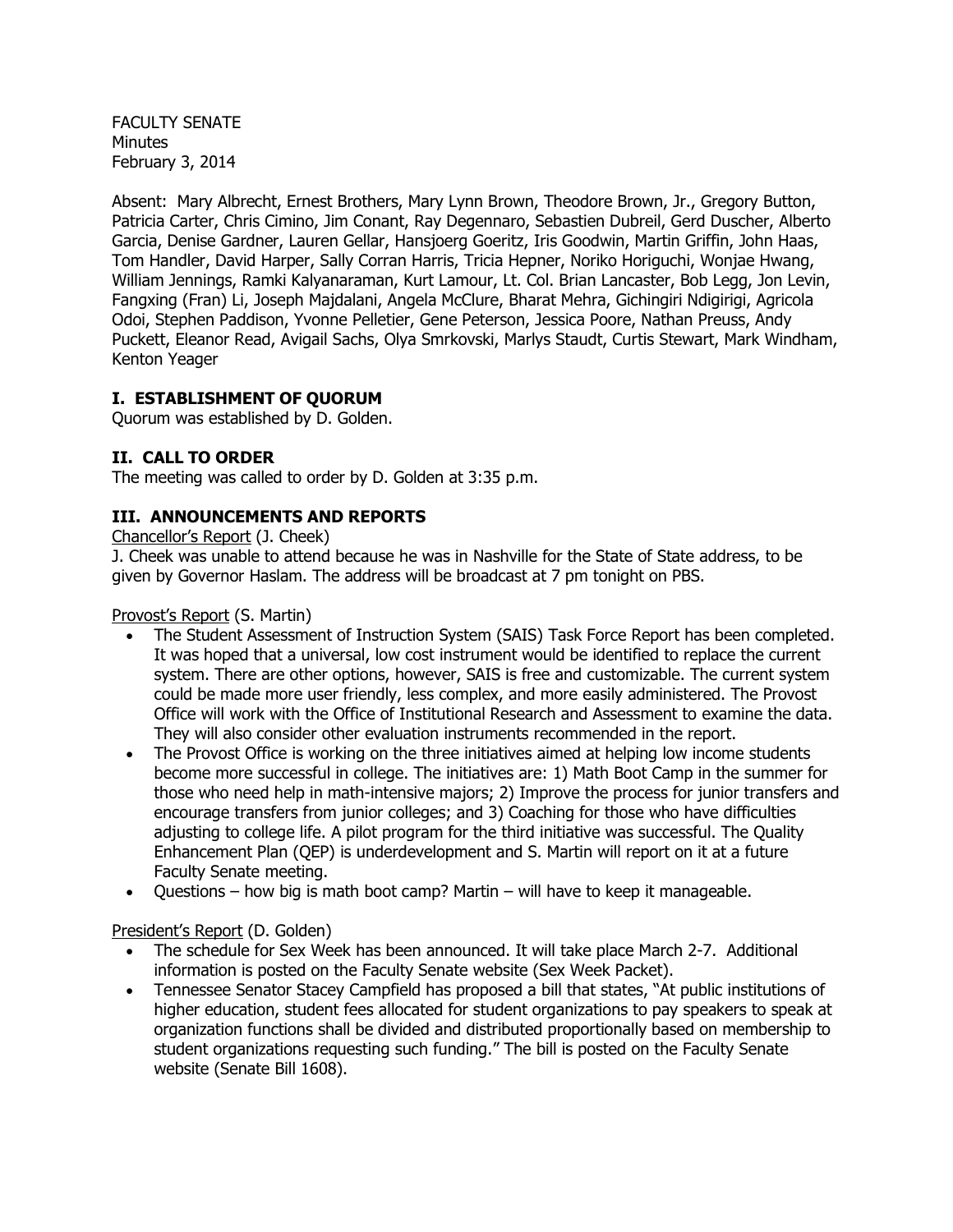Representatives from Faculty Senate must participate in Cumulative Performance Review (CPR) committees, therefore D. Golden has provided the names of two Faculty Senators to serve on two CPRs.

## **IV. MINUTES**

J. Hall made a motion to accept the minutes of the Faculty Senate Meeting of November 18, 2013. The motion was seconded by S. Hutson. There was no discussion, the motion passed and the minutes were approved as written. The unapproved minutes of the Faculty Senate Executive Council meeting of January 21, 2014, have been posted for review. These will be approved at the next Executive Council meeting (February 17, 2014).

## **V. UNFINISHED BUSINESS**

## UT Coalition for Responsible Investment

J. Cheek wrote a letter to the Treasurer's Office asking them to consider the resolution. The Treasurer's Office has rejected the investment change suggested by the proposal. They indicated that their reason for rejection of the resolution was that funds are donated (not state appropriations) and donors may want the University to invest their donations in fossil fuel funds.

## **VI. REPORTS OF STANDING COMMITTEES**

#### Upcoming Senate Elections (J. Hall/D. Golden)

J. Hall has begun contacting Senate caucuses to determine the number of new Senators and length of term needed. She is also soliciting candidates for President-elect. D. Golden encouraged those contacted to seriously consider this position. He stated that he had learned a tremendous amount about the university during his tenure as President of the Faculty Senate.

#### Benefits and Professional Development Committee (D. Braquet)

The committee examined the benefits leave policies of the top 25 public universities and the Tennessee Board of Regents (TBR) colleges and universities. The committee has drafted a resolution to modify universal sick and bereavement leave policies so that they are more in line with policies of our peer institutions and TBR schools. The proposal (Resolution on Universal Sick and Bereavement Leave Policies) and supporting documentation (Addendum for Resolution on Universal Sick and Bereavement Leave Policies) are posted on the Faculty Senate website.

Briefly, the proposed change in sick leave policy would allow the employee to take sick leave to care for additional family members, than are specified in the current policy. The proposed change in bereavement leave also lists additional family members and allows 5 days leave for funeral and bereavement. Questions followed. M. Cooper asked where 9-month faculty fit into this policy. D. Braquet indicated that they are not covered and the committee did not investigate it. S. Murphy asked whether this policy is being examined for non-tenure track faculty. M. Collins indicated that the Non-Tenure Track Issues Committee is currently looking at this issue, and said that there is a gap between UT policy and that of peer institutions. Braquet offered the Resolution for approval on behalf of the committee (serves as a motion) and D. Fox seconded the motion. The motion passed.

#### Faculty Affairs Committee (J. Fowler)

The committee will be holding two open forums on the proposed Academic Freedom policy, on Monday (February 10<sup>th</sup>) and Thursday (February 13<sup>th</sup>) at 3:30 p.m. in the Shiloh room, University Center. J. Fowler asked committee members to stand and be recognized so that Senators can contact them. J. Hall asked about the format of the forums. Fowler indicated that notes will be taken at the forums and suggestions and concerns expressed will be considered in a revised resolution, prepared by the committee. The revised resolution will go back to Executive Council for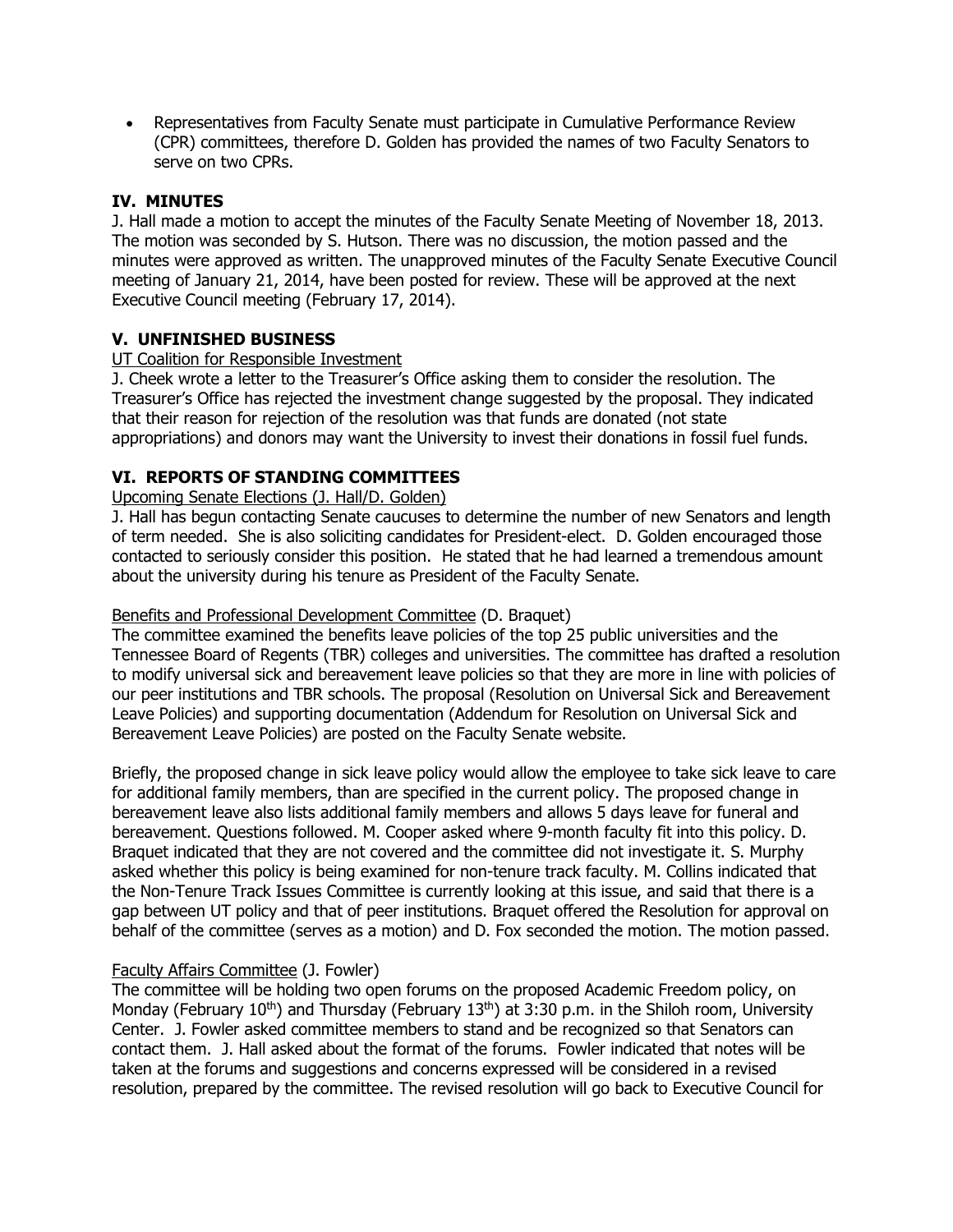review. M. Ziegler requested that an email could be sent to remind everyone of the forums and D. Golden indicated that would be done.

#### Graduate Council (D. Hodges)

Minutes of the Graduate Council meetings are posted on their website. Graduate Council approved two new programs. The dual JD-MA program will allow a certain number of credit hours of each program to count toward fulfillment of credit hours needed for the other program. The Credentials Committee approved 10 probationary faculty and 4 tenured faculty to direct PhD students.

The Curriculum Committee approved changes proposed by the College of Arts and Sciences. These were: 12 courses were: 3 courses were dropped, 25 courses were revised; a certificate in radiochemistry was added; the certificate in Medieval Studies was revised; and the concentration in Dramaturgy (Theatre major, MFA) was dropped. Changes proposed by the College of Social work were also approved. These were: 14 courses were added, 5 courses were dropped, and 7 courses were revised; and various program changes, including a revised introductory text, Advanced standing, and text and requirements for the PhD. The curriculum committee reviewed 68 courses that had not been offered in 4 or more years. They retained 6 of those courses based on appeals from five academic departments. There was a motion to approve the Graduate Council minutes of November 7<sup>th</sup>, 2013. The motion was seconded and passed.

# **VII. NEW BUSINESS AND ANNOUNCEMENTS**

New Senate GRA (D. Golden) Liz Anne Bowden was introduced as the new Senate GRA.

## Coursera (J. Gramling and I. Lane)

I. Lane (Assistant Vice Chancellor for Academic Affairs) introduced J. Gramling (new Director of Online Programs). Lane gave a presentation on online courses. Highlights included:

- Online education has increase significantly in the past 10 years. Students are mixing and matching online and residential courses, as well as blended and flipped classrooms.
- The concept evolved to teach online courses beyond the boundaries of campus for low or no cost to large numbers of students. Student results from free online courses at universities began the development of Coursera, Udacity, edX, Kahn Academy, and others, to deliver online courses as MOOCS (Massive Open Online Courses). Financial support came from private companies, foundations, and venture capitalists.
- Coursera has 6 million students worldwide signing up for courses, but more sustainable business models are needed. Most people who sign up for these courses already have a bachelor's degree and many do not finish the course.
- Coursera started partnering with 2- and 4-yr colleges and high schools. EdX reached out to private companies to provide training for their employees. Blackboard is also getting into this arena. Initiatives are underway to provide recognized credit for courses taken by students. Currently, certificates are offered if a series of courses are taken.
- UT met with EdX, but EdX did not want to form a partnership unless UT was going to partner across the state. Governor Haslam helped initiate the relationship between UT and Coursera. UT is a full partner with Coursera.
- There are new forms of delivery, such as DOCC (Distributed Open Collaborative Course). This involves multiple faculty interacting and teaching the same course at multiple universities. MOOCOW (Massive Open Online Course Or Whatever) involves mostly short delivery, short assessment, and short videos. Costs can vary significantly; typical costs are \$40,000 to \$60,000 per course. There are many ways these courses can be used, such as full course, remedial work, fill curriculum gaps, etc. There are many opportunities for content sharing.